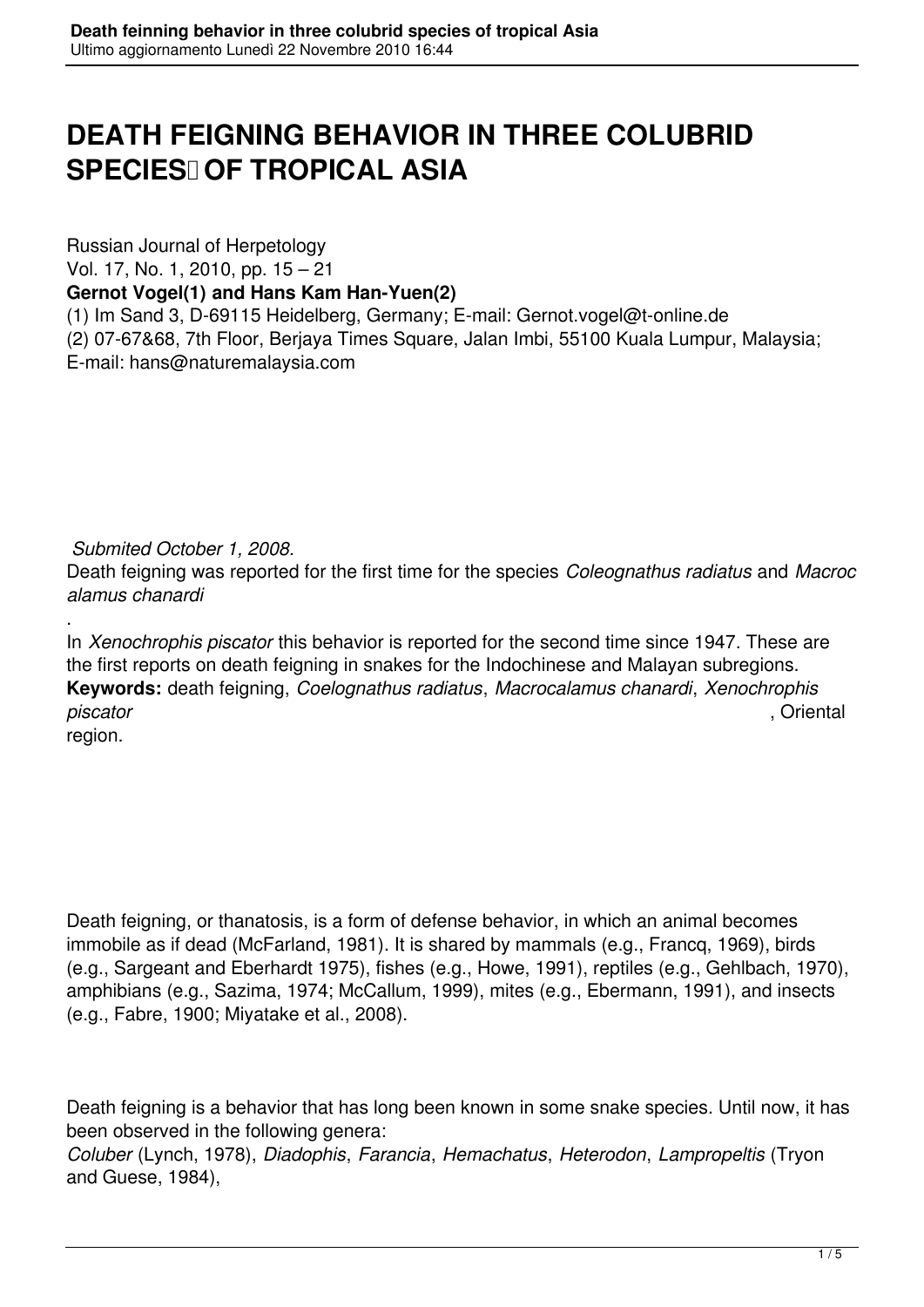*Leptomicrurus*  ( *L. dulcis*  and *L. scutifrons*  only [Visser, 1966]), *Lystrophis*  (Shaw and Campbell, 1974), *Masticophis*  (Smith, 1975; Tucker, 1989; Pflanz and Powell, 1990), *Micrurus*  ( *M. fulvius*  only), *Naja*  ( *Naja haje*  [Dickinson, 1948], *N. nigricollis*  [Ionides, 1952]), *Natrix*  (e.g., Ushakov, 2007, Fig. 1) *Rhabdophis*  ( *R. tigrinus*  [Mutoh, 1983]), *Sonora* , *Storeria*  (Jordan, 1970; Liner, 1977), *Virginia*  (Thomas and Hendricks, 1976), and *Xenochrophis*  (MacDonald, 1947).

In some genera, only a sole species demonstrates this behavior, while in *Diadophis punctatus*, it is known only from some subspecies. Mori and Burghardt (2007) tested the anti-predator behavior of 27 species of natricine snakes, but death feigning was observed only in one of them.

There seems to be several different types of death feigning. Some species roll over before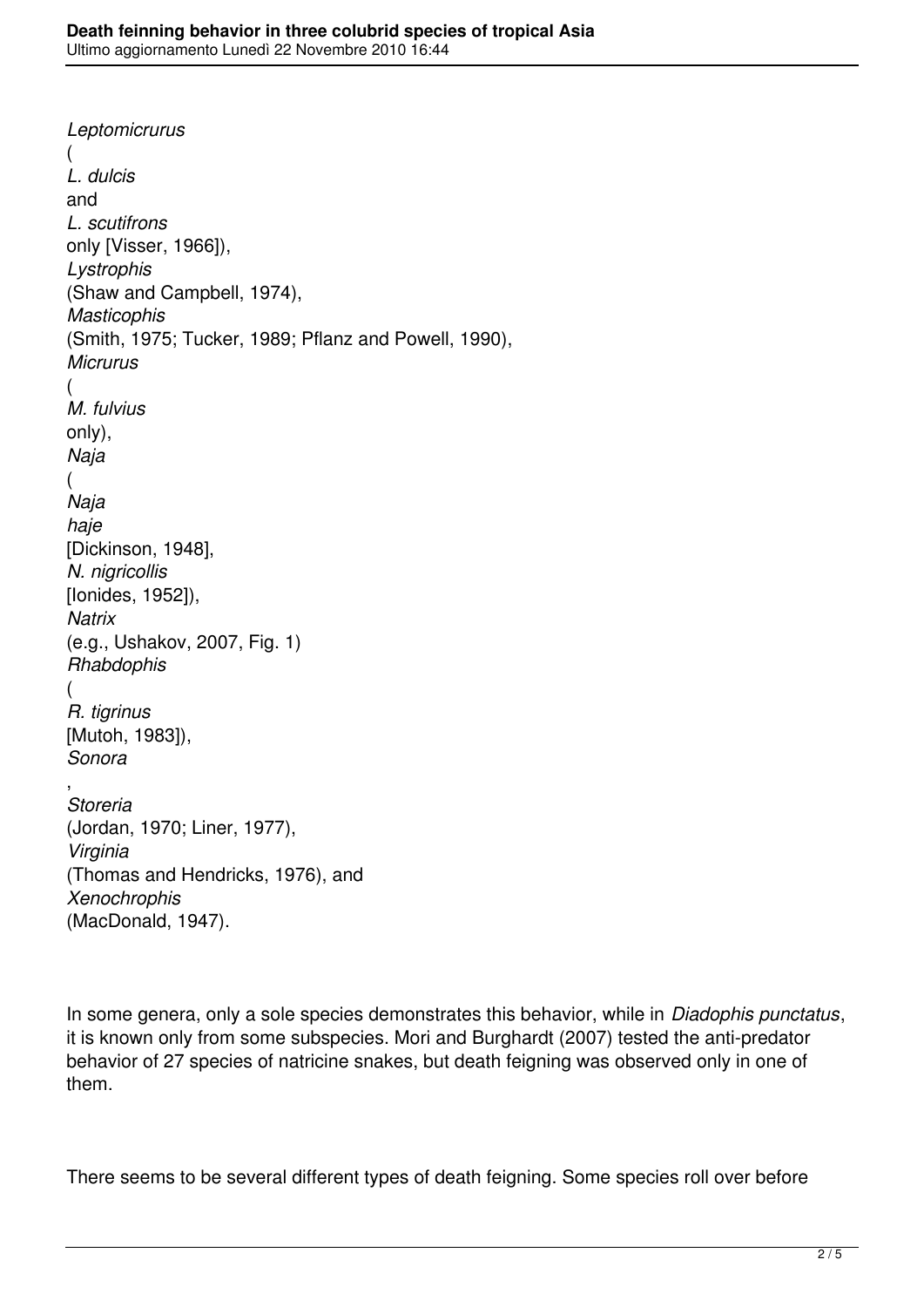remaining rigid (Jordan, 1970; Thomas and Hendricks, 1976); some do not stay rigid at all and remain limp during the display (e.g., Tryon and Guese, 1984; Mutoh, 1983). A few species turn on their backs while playing dead (e.g., Doody et al., 1996), while others do not (e.g., Dickinson, 1948), and some open the mouth (e.g., Jordan, 1970; Mori and Burghardt, 2008), but other species keep the mouth shut (e.g., Mutoh, 1983; Doody et al., 1996). Some species show specific behavior while death feigning; for example, "neck bowing" in *Rhabdophis tigrinus* (Muto h, 1983), which was observed in some localities in Japan.

However, death feigning was not noted in other species of the genus *Rhabdophis*, which occurs in the Indo-Malayan region.

## **MATERIAL AND METHODS**

Observations were made on free-living snakes at five different localities by four different observers.

Specimens were collected for the purpose of being photographed, after which they were released. Notes on the behavior were made shortly after the events to ensure accurate descriptions of the circumstances and observations. In the case of *Macrocalamus* (case 4) no notes were made.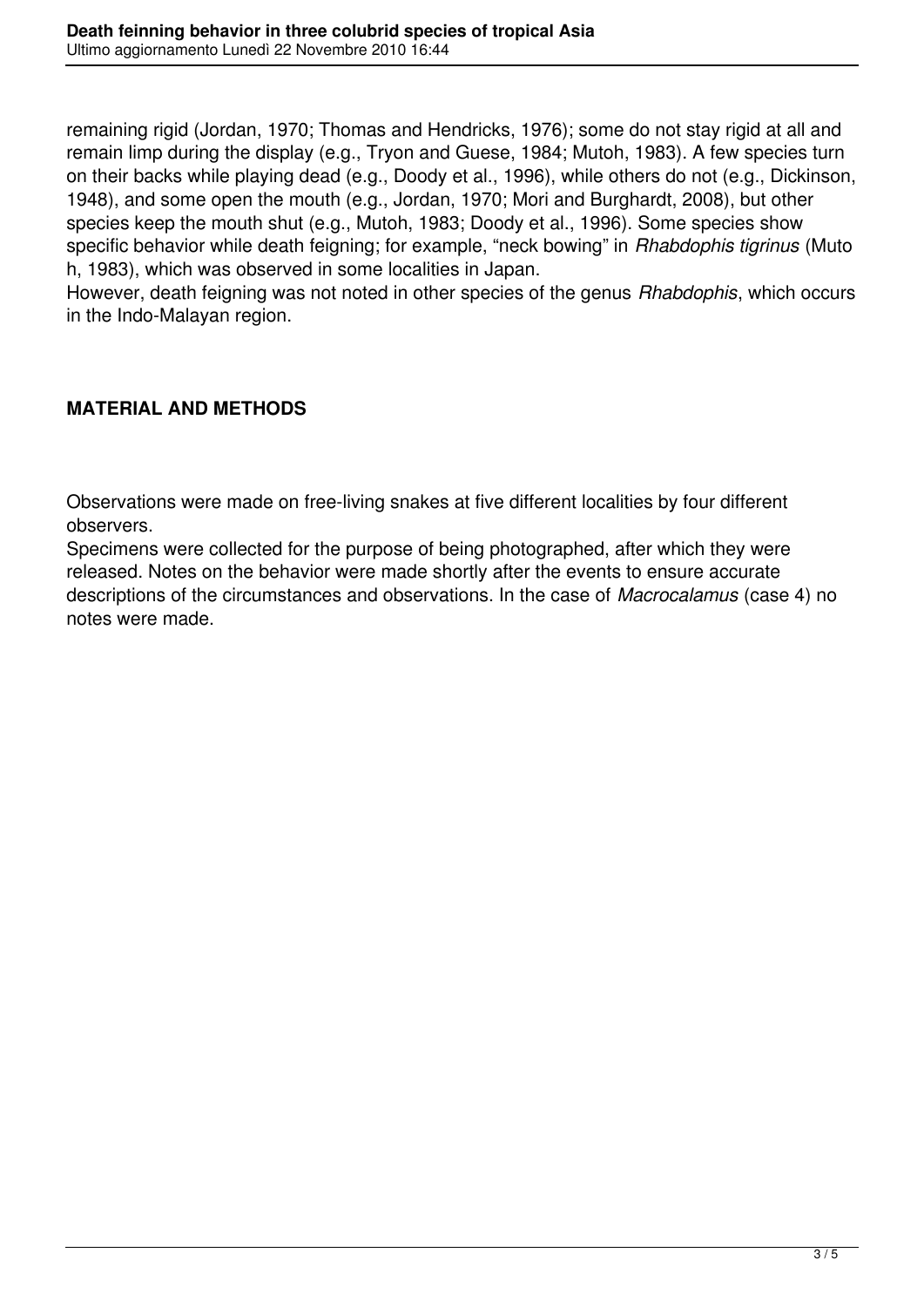